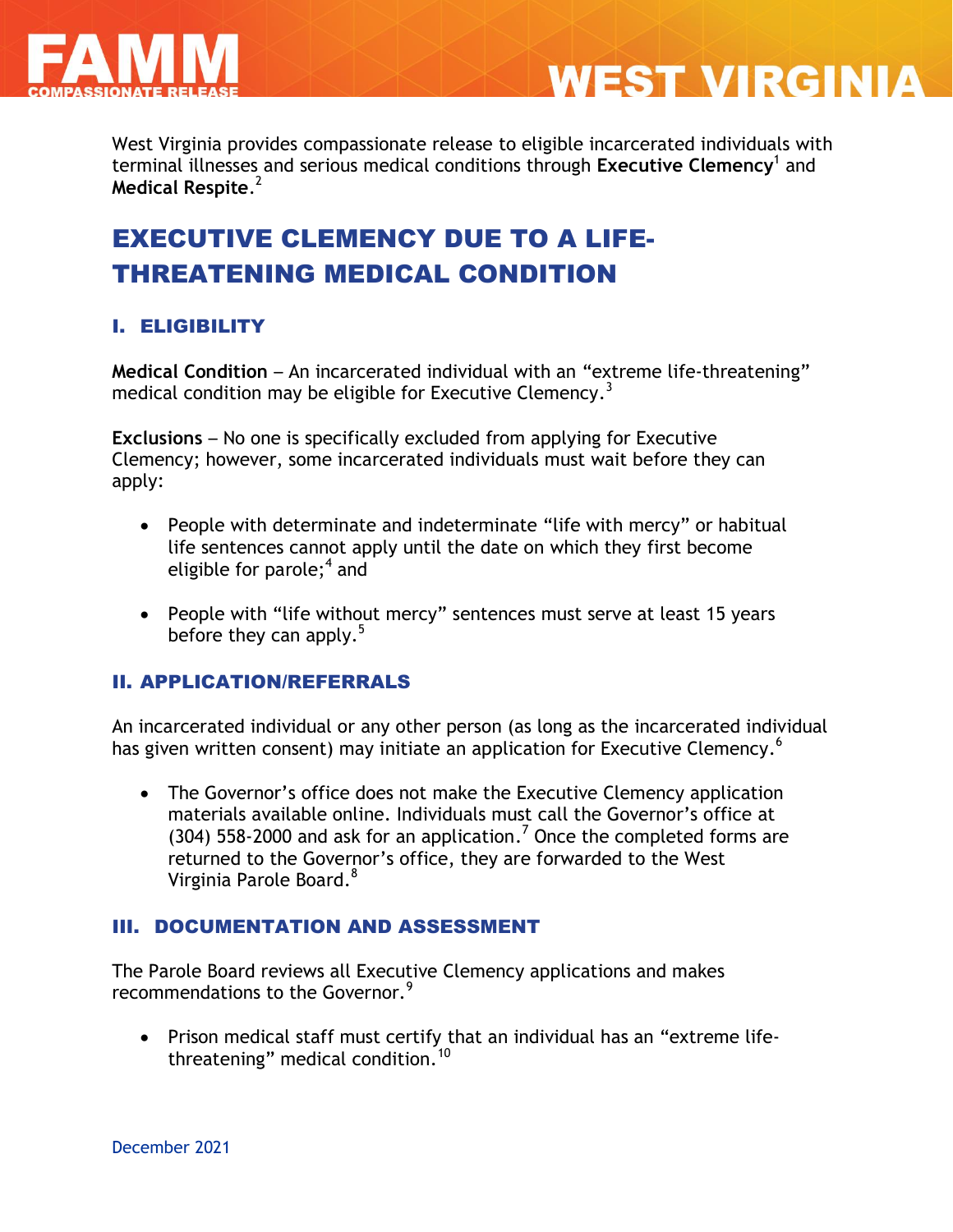- The Board compiles a written report that includes the circumstances of the individual's criminal history, employment and education history, drug and alcohol use, institutional conduct, program participation, and public and official "sentiment."<sup>11</sup>
- Once it has completed the written report, the Board makes a recommendation to the Governor regarding the individual's Executive Clemency request.<sup>12</sup>

There is no additional publicly available information on the Parole Board's review process.

### IV. DECISION-MAKING PROCESS

**Decision-Maker** – The Governor has sole authority to grant Executive Clemency and makes that decision based on the Parole Board's recommendation.<sup>13</sup>

 There is no publicly available information on the Governor's decision process.

### V. POST-DECISION

**Denials and Appeal Rights** – There is no published information from the Governor's office or the Parole Board on appealing denials of Executive Clemency requests.

#### VI. REPORTING/STATISTICS

The Governor is required to submit an annual report to the West Virginia Legislature stating how many individuals have been granted Executive Clemency and the reasons for doing so.  $14$ 

 According to the Restoration of Rights Project, only one Executive Clemency request has been granted in West Virginia since 2010.<sup>15</sup> It is not known whether that request was granted due to a life-threatening medical condition.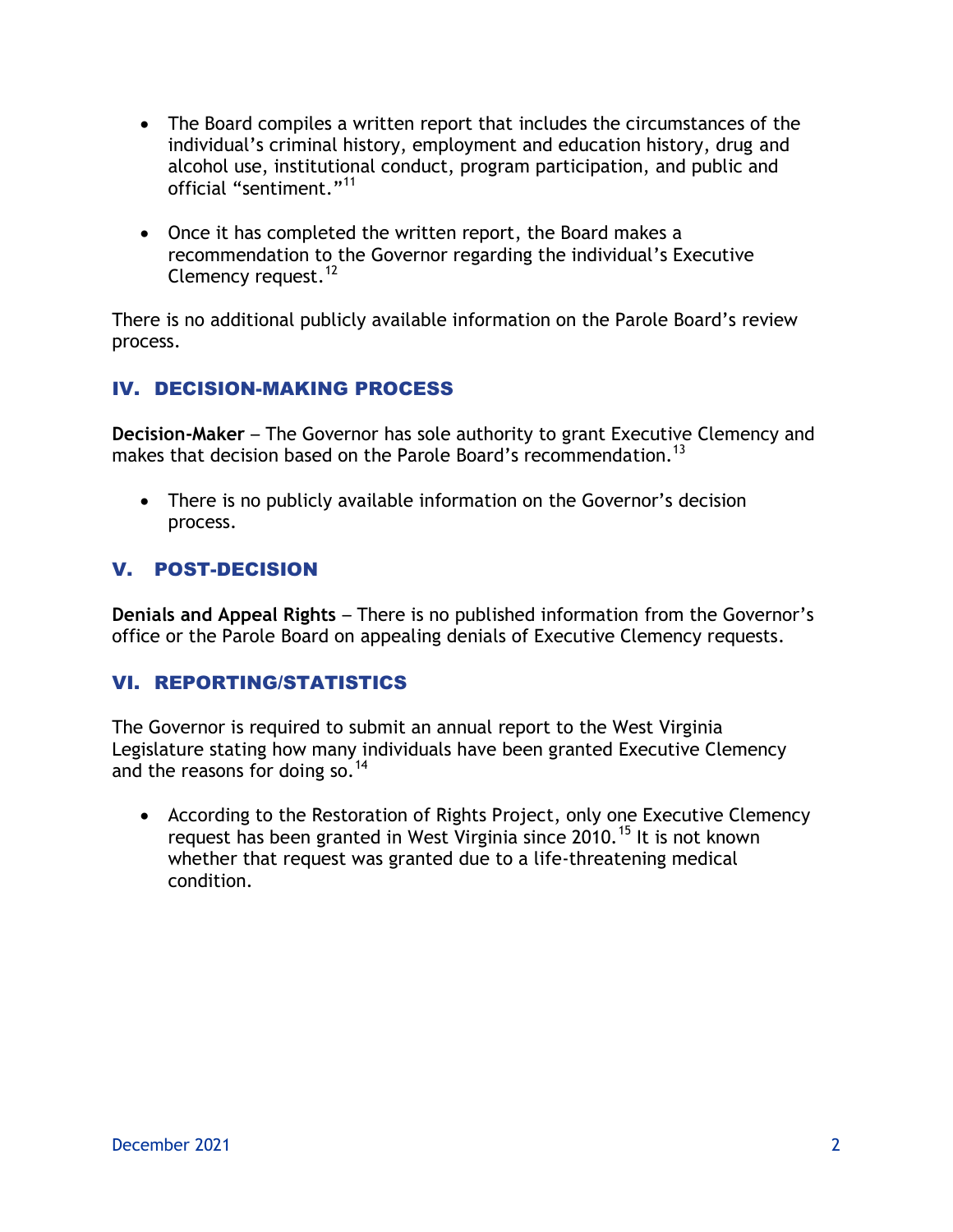# MEDICAL RESPITE

## I. ELIGIBILITY

**Medical Condition** – An incarcerated individual with a terminal illness or "extremely serious" medical condition may be eligible for Medical Respite.<sup>16</sup>

- The West Virginia Division of Corrections and Rehabilitation (Division) states that a terminal illness is a medical condition or disease from which the individual is not expected to recover and which is expected to cause death "in the immediate future."<sup>17</sup>
	- o The Division's Medical Respite policy defines "immediate future" as "generally" meaning 120 days "in the best judgement" of the individual's physician.<sup>18</sup>
- The Division Medical Respite policy does not define "extremely serious medical condition," saying only that Medical Respite recommendations are reserved for "the end stages of life and other extreme and rare circumstances."<sup>19</sup>

**Other Eligibility Criteria** – To be eligible for Medical Respite, an incarcerated individual must also not pose a substantial risk to society if released.<sup>20</sup>

**Exclusions** – Medical Respite is available to all incarcerated individuals except for "young adults" incarcerated at the Anthony Correctional Center.<sup>21</sup>

#### II. APPLICATION/REFERRALS

An incarcerated individual seeking Medical Respite may obtain an application from any member of the individual's Unit Team or from Health Services staff.<sup>22</sup>

#### III. DOCUMENTATION AND ASSESSMENT

After completing the Medical Respite application, the incarcerated individual must submit it to the appropriate Warden (or Warden's designee).<sup>23</sup> After receiving an application, the Warden has five days to ask the facility's Healthcare Provider for a completed Medical Report.<sup>24</sup>

The Healthcare Provider must complete the Medical Report within 10 days,<sup>25</sup> providing information on the incarcerated individual's diagnosis, treatment, physical capabilities, prognosis, and needed treatment after release.<sup>26</sup>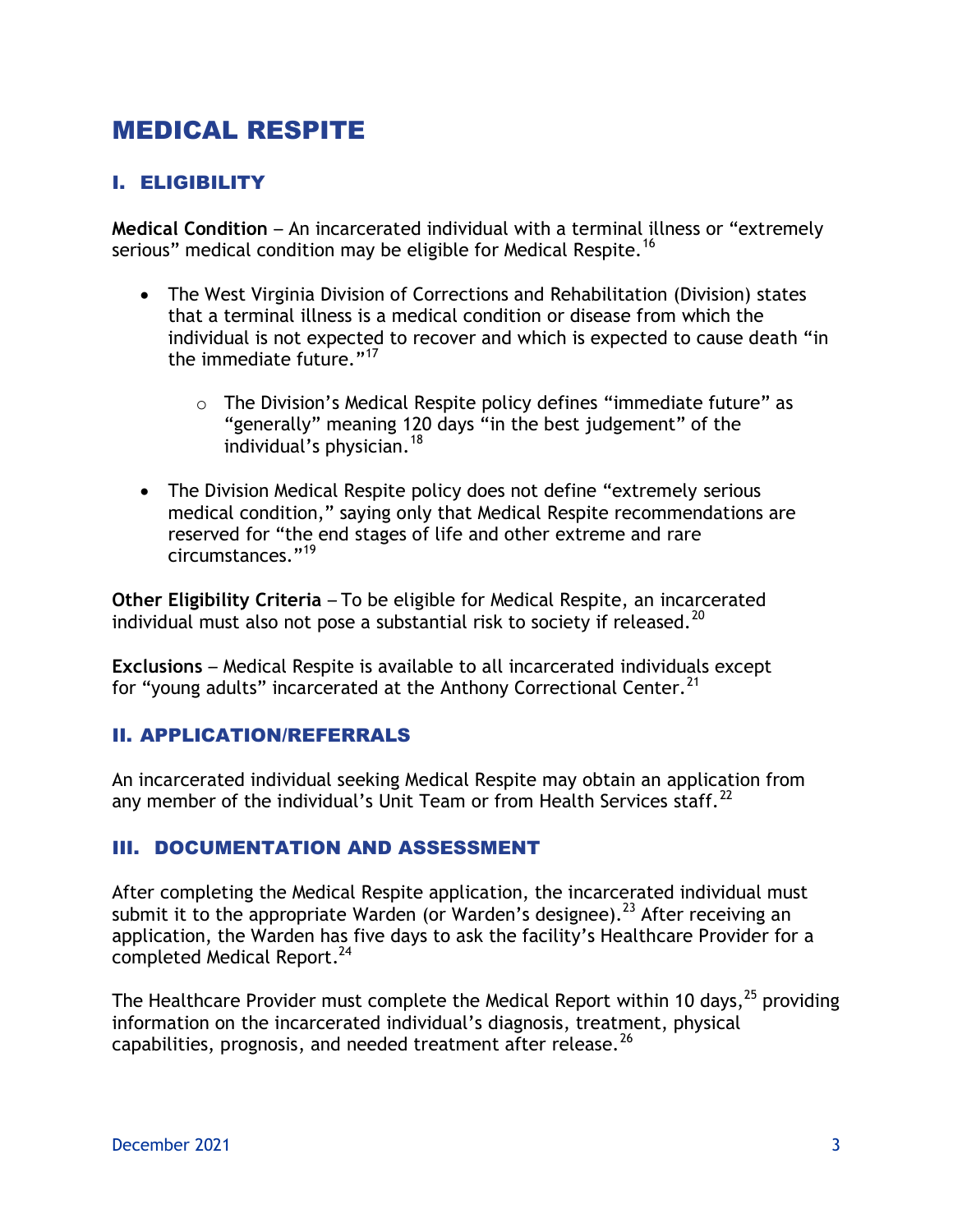#### **Process: Documentation Does Not Support Medical Respite**

- If the application and Medical Report do not indicate that the incarcerated individual has a terminal condition or a medical condition that otherwise justifies Medical Respite, the Warden "immediately" communicates that in writing to the Corrections Commissioner.<sup>27</sup>
- The Commissioner reviews the letter, the Medical Respite application, and the Medical Report and (1) transmits the information to the Governor with a recommendation for denial<sup>28</sup> or (2) returns the information to the individual's facility for further consideration.<sup>29</sup>

#### **Process: Application and Medical Report Support Medical Respite**

- If the Warden or the Corrections Commissioner believes that the application and Medical Report support granting Medical Respite, the following review is conducted:
	- o The Warden sends letters soliciting "the sentiment" of the sentencing court, prosecuting attorney, and victim $30$  and allows 7-10 days for responses.<sup>31</sup>
	- o The Warden determines the incarcerated individual's "suitability" for Medical Respite, which requires considering the person's age, offense, physical and psychological condition, length of remaining sentence, institutional behavior, release plan, and whether parole has been denied or revoked or a parole hearing is forthcoming, in addition to any responses regarding the "sentiments" of the sentencing court, prosecuting attorney, and/or victim.<sup>32</sup>
- After this review, the Warden prepares a recommendation for the Corrections Commissioner detailing the medical information and relevant factors relied upon in reaching the decision recommending or denying Medical Respite.<sup>33</sup> If the individual's medical condition justifies a Medical Respite release, the Warden then considers whether the nature of the person's offense or other factors would create an undue risk to public safety if release were granted.<sup>34</sup>
- If Medical Respite is recommended, the Warden must also indicate whether there should be any release conditions, such as community supervision or electronic monitoring.<sup>35</sup>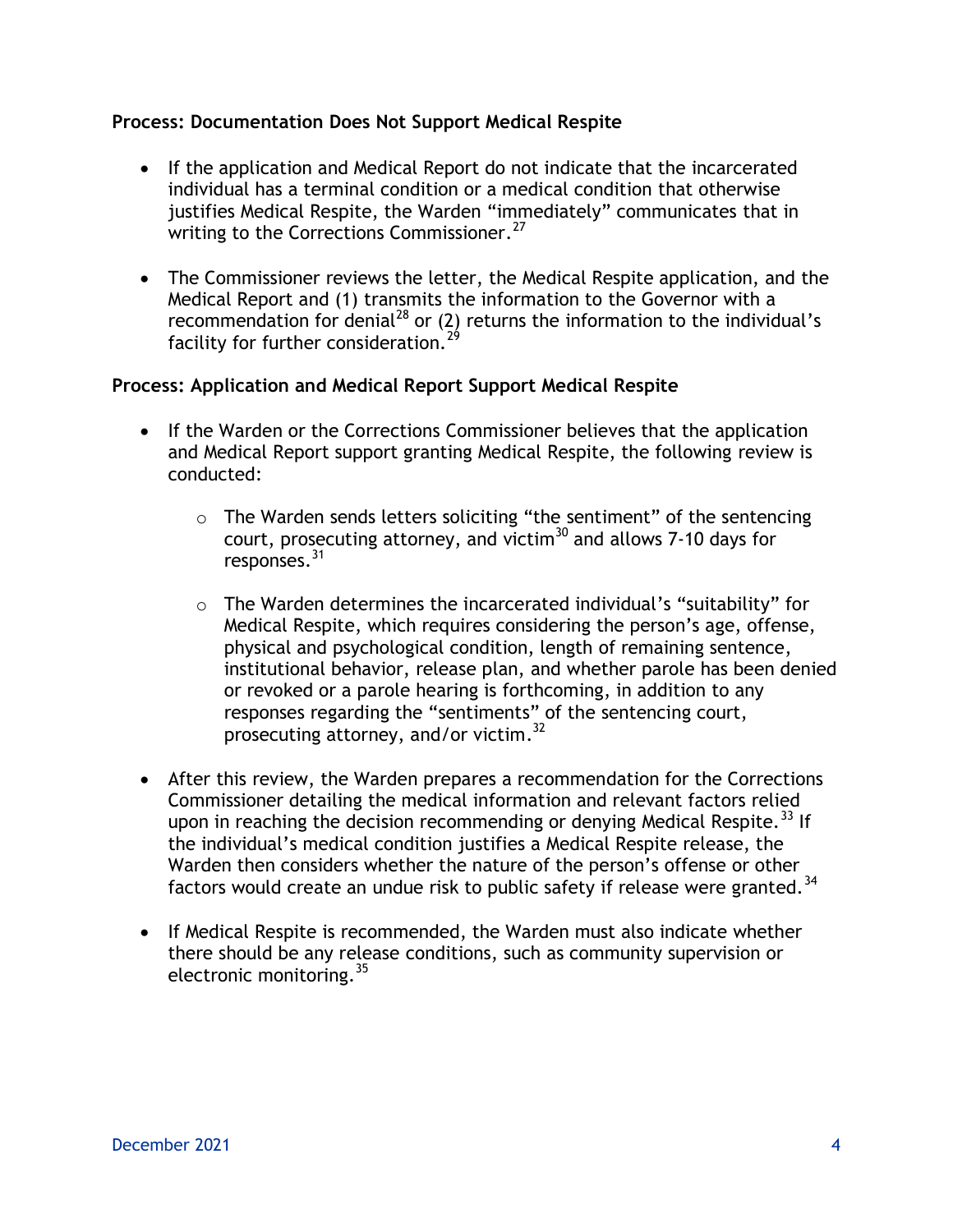#### IV. DECISION-MAKING PROCESS

**Decision-Maker** – The Governor has the final authority to grant a Medical Respite.<sup>36</sup>

**Decision** 

- If the Governor **denies** the Medical Respite, the Warden is responsible for notifying the incarcerated individual.<sup>37</sup>
- If the Governor **approves** the Medical Respite, the Warden notifies the individual and coordinates implementation of the release.  $38$

### V. POST-DECISION

**Denials and Appeal Rights** – Incarcerated individuals are not prohibited from filing new Medical Respite applications after a denial. However, if there has not been a material change in the person's condition, the Warden (in consultation with the Healthcare Provider) may recommend denial to the Commissioner.<sup>39</sup> The Commissioner will then transmit a recommendation for denial to the Governor.<sup>40</sup>

#### VI. REPORTING/STATISTICS

The Division reported that no individuals were granted Medical Respite in 2019 and 2020.<sup>41</sup>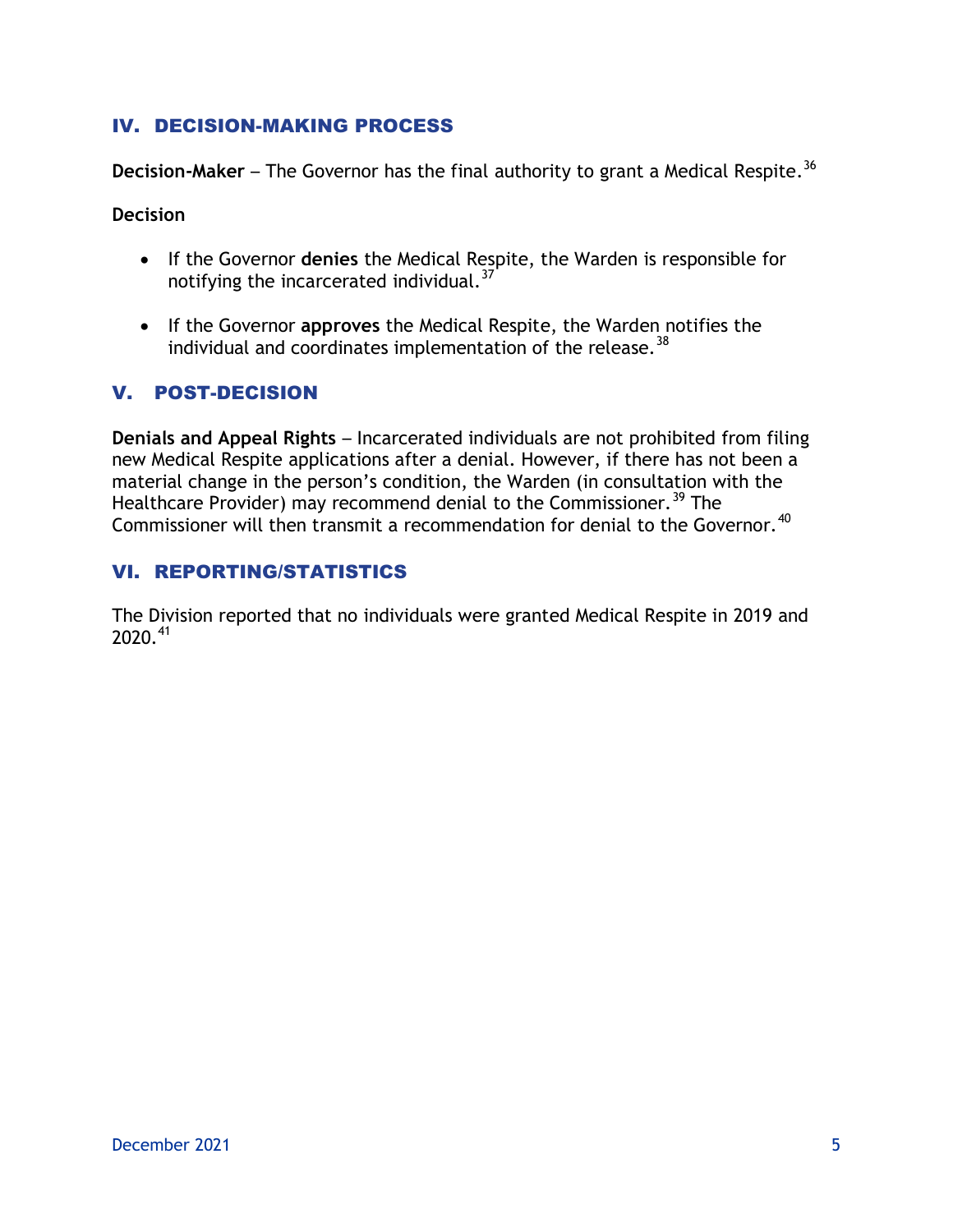## WEST VIRGINIA COMPASSIONATE RELEASE PRIMARY LEGAL SOURCES

## EXECUTIVE CLEMENCY DUE TO A LIFE-THREATENING MEDICAL CONDITION

#### **State Constitution**

West Virginia Constitution, Article 7, § 11, available through the West Virginia Legislature, [https://www.wvlegislature.gov/WVCODE/WV\\_CON.cfm#articleVII.](https://www.wvlegislature.gov/WVCODE/WV_CON.cfm#articleVII)

#### **Statute**

West Virginia Code, § 5-1-16 (2021), available through the West Virginia Legislature, [https://code.wvlegislature.gov/5-1-16/.](https://code.wvlegislature.gov/5-1-16/)

#### **Agency Policy/Publications**

West Virginia Parole Board, Executive Clemency Information Page (2021)*,*  https://paroleboard.wv.gov/executiveclemency/Pages/default.aspx.

West Virginia Parole Board, Guidelines for Executive Clemency (2021), [https://paroleboard.wv.gov/executiveclemency/pages/guidelines.aspx.](https://paroleboard.wv.gov/executiveclemency/pages/guidelines.aspx)

#### MEDICAL RESPITE

#### **Agency Policy**

West Virginia Division of Corrections and Rehabilitation Policy Directive 410.12, Medical Respite Application Procedures (Nov. 1, 2009), available only by contacting the Division at 1409 Greenbrier Street, Charleston, WV 25311, (304) 558-2036.

## NOTES

\* *Id. means see prior note.*

<sup>1</sup> W.Va. Const. art. 7, § 11; W.Va. Code § 5-1-16. See also West Virginia Parole Board, Guidelines for Executive Clemency.

 $2$  West Virginia Division of Corrections and Rehabilitation, Policy Directive 410.12.

<sup>3</sup> West Virginia Parole Board, Guidelines for Executive Clemency.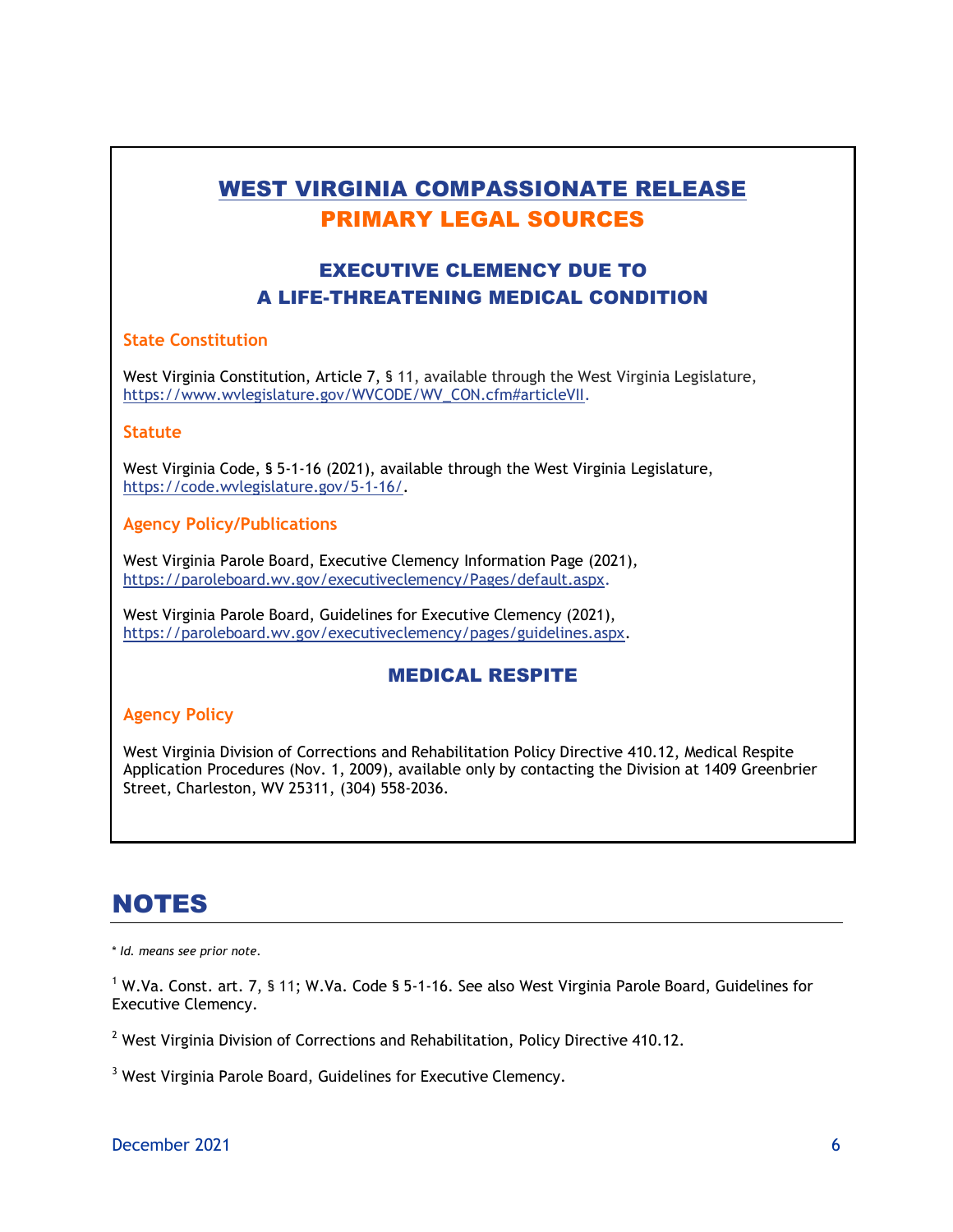$<sup>4</sup>$  Id.</sup>

 $^5$  Id.

 $^6$  Id.

 $7$  West Virginia Parole Board, Executive Clemency Information Page.

 $^8$  Id.

 $9$  Id. Note that the Parole Board's rules state only that it makes "informed recommendations" to the Governor in Executive Clemency cases; the rules do not provide any additional information on the Board's recommendation process. See Rules of the West Virginia Parole Board (2006), Mission Statement,

[https://paroleboard.wv.gov/SiteCollectionDocuments/West%20Virginia%20Parole%20Board%20Procedur](https://paroleboard.wv.gov/SiteCollectionDocuments/West%20Virginia%20Parole%20Board%20Procedural%20Rules.pdf) [al%20Rules.pdf.](https://paroleboard.wv.gov/SiteCollectionDocuments/West%20Virginia%20Parole%20Board%20Procedural%20Rules.pdf)

<sup>10</sup> West Virginia Parole Board, Guidelines for Executive Clemency.

<sup>11</sup> West Virginia Parole Board, Executive Clemency Information Page.

 $12$  Id.

<sup>13</sup> W.Va. Const., art. 7, § 11. See also West Virginia Parole Board, Executive Clemency Information Page.

<sup>14</sup> W. Va. Code § 5-1-16.

<sup>15</sup> Collateral Consequences Resource Center/Restoration of Rights Project, West Virginia Restoration of Rights and Record Relief (Feb. 24, 2021), [https://ccresourcecenter.org/state-restoration](https://ccresourcecenter.org/state-restoration-profiles/west-virginia-restoration-of-rights-pardon-expungement-sealing/)[profiles/west-virginia-restoration-of-rights-pardon-expungement-sealing/.](https://ccresourcecenter.org/state-restoration-profiles/west-virginia-restoration-of-rights-pardon-expungement-sealing/)

<sup>16</sup> West Virginia Division of Corrections Policy Directive (Policy) 410.12, § I.

 $17$  Id. at § III.

 $18$  Id.

 $19$  Id. at § V (A) (3).

 $^{20}$  Id. at § I.

<sup>21</sup> Id. at §§ IV and V (E) (1).

<sup>22</sup> Id. at § V (A) (1); see also Attachment #1, Medical Respite Application.

 $23$  Id. at § V (B) (1).

<sup>24</sup> Id. at § V (B) (2); see also Attachment 2, Medical Report for Medical Respite Application.

 $25$  Id. at § V (B) (3).

<sup>26</sup> Id. at Attachment 2, Medical Report for Medical Respite Application.